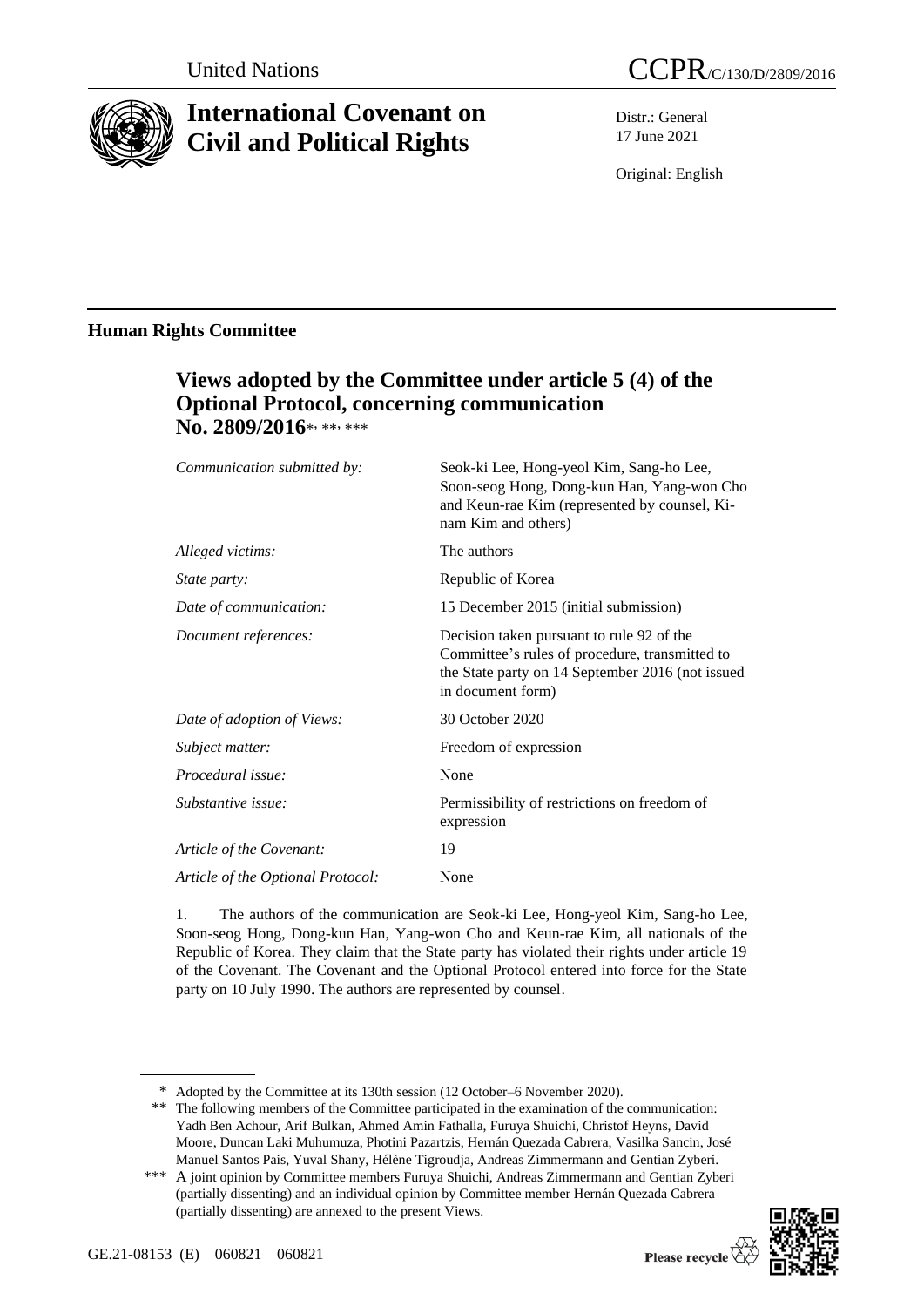#### **Facts as submitted by the authors**

2.1 The authors were active in the Unified Progressive Party.<sup>1</sup> They were detained and indicted between 30 August 2013 and 24 October 2013. All were indicted for conspiracy to insurrection and for violating article 7 of the National Security Act, which criminalizes, inter alia, praising, inciting or propagating the activities of an anti-State organization with the knowledge that this may endanger the existence and security of the State or the fundamental democratic order,<sup>2</sup> in relation to several different facts. It was claimed that Soon-seog Hong and Dong-kun Han had met to study books praising the Democratic People's Republic of Korea and that Sang-ho Lee had made speeches on 11 December 2011 and 30 July 2013 which according to the authors concerned the differences between revolutionaries and activists and the importance of comradery and of increasing support. It was claimed that all authors except for Hong-yeol Kim had acquired, possessed and distributed anti-State materials. It was also claimed that all authors except for Dong-kun Han had sung a song entitled Comrades in the Revolution on 8 March 2012, 3 May 2012, 21 June 2012 and 10 August 2012.

2.2 Additionally, the charges referred to two meetings in May 2013 in which all authors were involved. According to the authors, given increased tensions between the State party and the Democratic People's Republic of Korea since the end of 2012, Hong-yeol Kim had decided to organize a meeting to improve understanding of the political situation, limiting attendance to executives of the Unified Progressive Party's Gyeonggi Provincial Committee. The meeting was attended by 130 participants and took place on 10 May 2013 with both Hong-yeol Kim and Seok-ki Lee speaking, but it was stopped after 10 minutes because of security concerns.

2.3 On 12 May 2013, a second meeting took place, with the same number of participants. Seok-ki Lee made remarks, which were followed by a discussion on the military situation and the importance of preparing for a possible war. Hong-yeol Kim then invited the participants, in discussion in subgroups, to explore how to make political and military preparations. Sang-ho Lee suggested attacking communications and oil supply lines and establishing guidelines in this regard. He discussed ways of producing guns and bombs and of sabotaging the railway system. Dong-kun Han mentioned that the most important weapon would be to protect the organization, that a decision should be made on stealing weapons and that organizational capabilities to respond to a war should be improved. The youth division

(2) Deleted.

<sup>&</sup>lt;sup>1</sup> Seok-ki Lee was a lawmaker for the Unified Progressive Party in the National Assembly. Hong-yeol Kim chaired the Unified Progressive Party's Gyeonggi Provincial Committee and Soon-seog Hong was its Vice-Chairperson until their respective arrests. More information on the authors' activities is available on file.

<sup>2</sup> The text of article 7 ("praise, incitement etc."):

<sup>(1)</sup> Any person who praises, incites or propagates the activities of an anti-government organization, of a member thereof or of a person who has received an order from it, or who acts in concert with it, or propagandizes for or instigates a rebellion against the State, with knowledge of the fact that it may endanger the existence and security of the State or the democratic fundamental order, shall be punished by imprisonment for not more than seven years.

<sup>(3)</sup> Any person who constitutes or joins an organization whose aim it is to carry out an act as referred to in paragraph (1) shall be punished by a fixed term of imprisonment of not less than one year.

<sup>(4)</sup> Any person who is a member of an organization as referred to in paragraph (3), and fabricates or circulates any false facts regarding matters which threaten to provoke any confusion in the social order, shall be punished by a fixed term of imprisonment of not less than one year.

<sup>(5)</sup> Any person who manufactures, imports, reproduces, holds, carries, distributes, sells or acquires any documents, drawings or other expressive materials with the intention of committing an act as referred to in paragraph (1), (3) or (4) shall be punished by the penalty as referred to in the respective paragraph.

<sup>(6)</sup> Any person who has attempted to commit a crime as referred to in paragraph (1) or (3) to (5) shall be punished.

<sup>(7)</sup> Any person who prepares for or plots a crime as referred to in paragraph (3) with the intention of committing it shall be punished by imprisonment for not more than five years.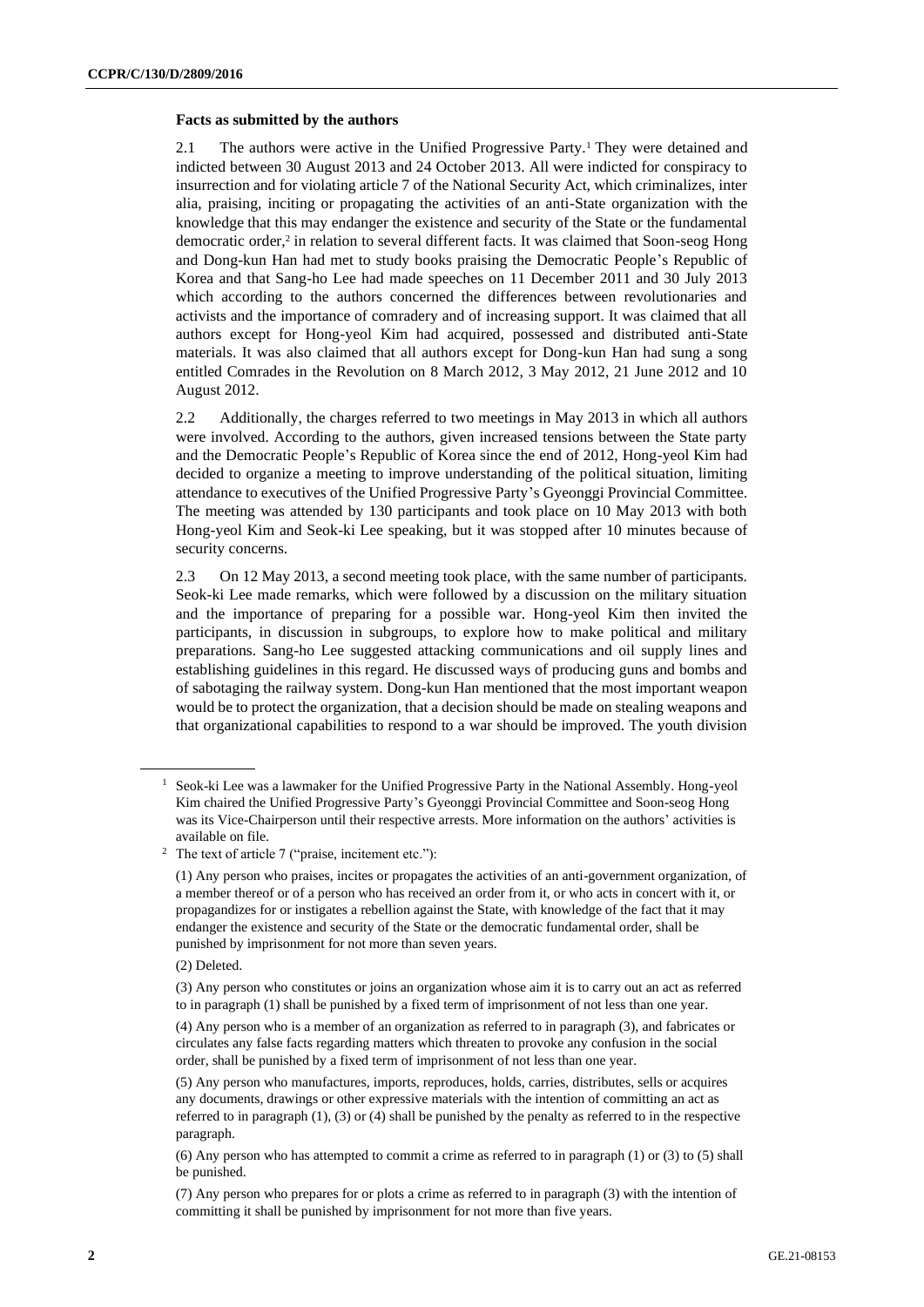had not considered the possibility of a war, but participants in other subgroups discussed the need to make physical and technical preparations for a revolutionary war, to procure guns, to attack telecommunications systems, to develop good relationships with infrastructure institutions and to have guidelines on preventive custody. Seok-ki Lee then asked the participants whether they were familiar with such preparations, and told them that they should be proactive and that there were many ways to prepare physically and technically. He stated that simple methods could be used to destroy a steel tower. He also referred to websites on home-made bombs and discussed information warfare, propaganda warfare and military warfare. The authors note that the meetings were not followed by subsequent activities.

2.4 In addition to the charges concerning all authors, Seok-ki Lee and Hong-yeol Kim were charged with incitement to insurrection in relation to their roles in the May meetings. The prosecution claimed that Seok-ki Lee led the "Revolutionary Organization", which allegedly aimed to overthrow the Government and establish the ideology of the Democratic People's Republic of Korea, and that he had instigated the Revolutionary Organization members at the May meetings to prepare for a war physically and militarily by planning to destroy infrastructure. The authors contested the charges.

2.5 On 17 February 2014, Suwon District Court found the authors guilty of all charges and sentenced Seok-ki Lee to 12 years of imprisonment and the other authors to 4 to 7 years. Both the authors and the prosecution appealed.

2.6 On 11 August 2014, Seoul High Court acquitted the authors of conspiracy to insurrection, but upheld their conviction under article 7 of the National Security Act as well as that of Seok-ki Lee and Hong-yeol Kim for incitement to insurrection. The High Court reduced Seok-ki Lee's sentence to nine years and the sentences of the others to two to five years.

2.7 On 22 February 2015, the Supreme Court upheld the High Court's decision.

#### **Complaint**

3.1 The authors claim that the State party has breached their right to freedom of expression, as their criminal punishment interfered with this freedom, and the punishment was not necessary under article 19 (3) of the Covenant, because the statements made by Seok-ki Lee and Hong-yeol Kim during the May meetings did not threaten national security.

3.2 First, the nature of the speaker-audience relationship did not allow for such a conclusion; Seok-ki Lee and Hong-yeol Kim were not able to influence the participants, given that they were democratic activists resistant to manipulation due to their experiences of hardship and because of the Unified Progressive Party's democratic nature. Seok-ki Lee had no close relationship with most of the participants.

3.3 Second, the context of the May meetings did not necessitate any restriction on the authors' freedom of expression. The meetings were organized to enhance understanding of the political tensions on the Korean Peninsula. Tensions have existed since the end of the Korean War, and the Democratic People's Republic of Korea has repeatedly declared its abrogation of the Armistice Agreement. Even though security concerns had increased, an armed conflict was not imminent.

3.4 Third, the authors' intent behind the meetings did not justify a restriction. Seok-ki Lee and Hong-yeol Kim did not intend to incite the participants to engage in violence, but rather shared their opinion on how to deal with the situation. The meetings were open to a specific audience belonging to the same party. Moreover, even though words used including "fight", "war", "revolution", "battle", "local and unconventional warfare" and "destroy" sound radical, persons with left-wing views commonly use them, and they should be explained contextually. It is unclear what Seok-ki Lee recommended that the participants do, he did not participate in the subgroup discussions where targets were discussed, he shared his personal opinion and he did not clarify himself when he asked whether the participants were unfamiliar with the topics discussed. Furthermore, the meetings were a one-time event and the remarks were not repeated.

3.5 Fourth, no need for a restriction arose out of the content of the discussions. Seok-ki Lee and Hong-yeol Kim did not directly call for violence. Seok-ki Lee's references to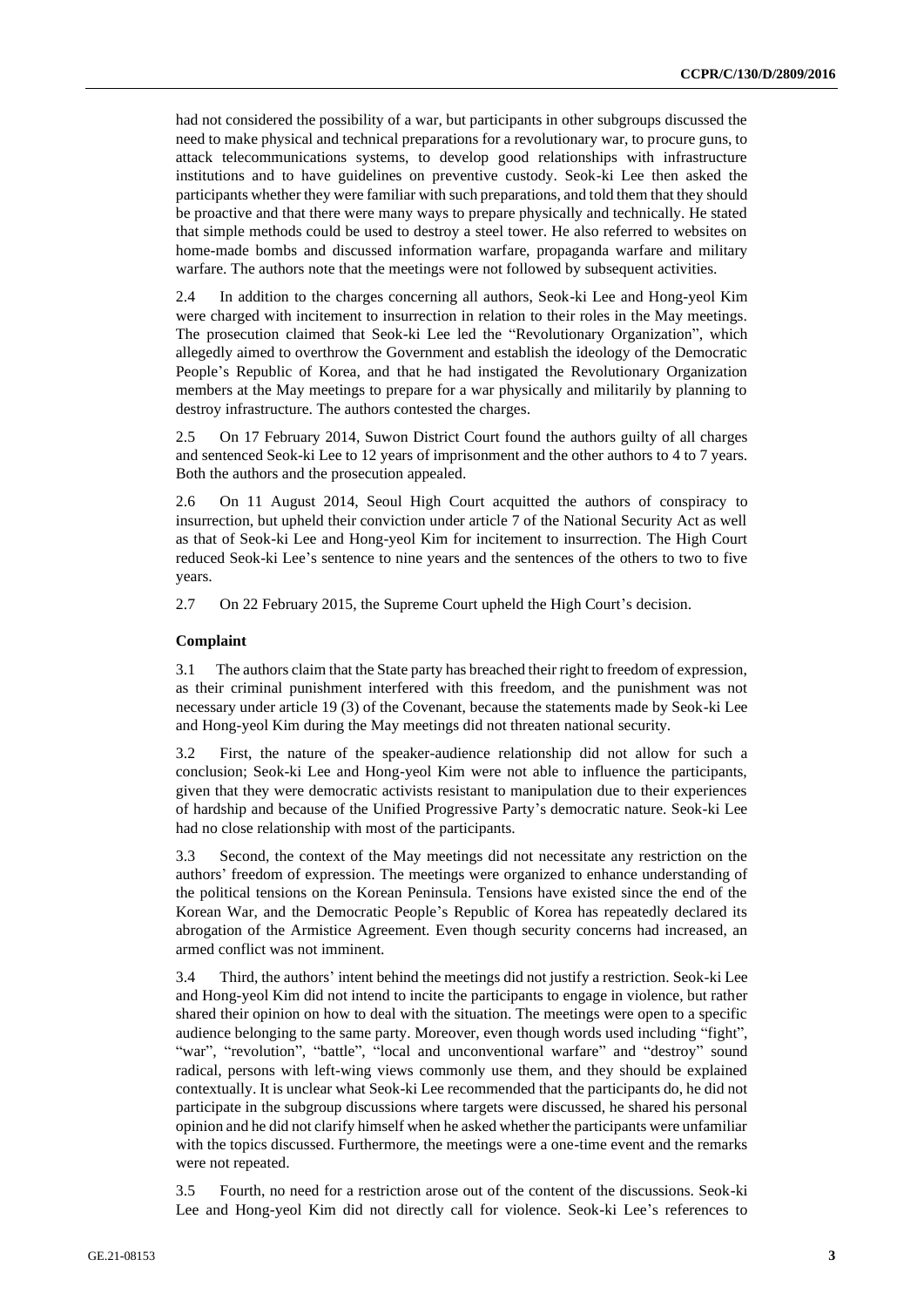physical and technical readiness remained abstract. Likewise, his statements about the need to "destroy the physical foundation established by the ruling faction in the past 60 years" and to "destroy the regime under which the two Koreas exist" are vague and refer only to the political status quo. Given his other remarks, his references to "fighting" and "battle" refer to endeavours to overcome United States imperialism. Through his advice not to carry guns, he clarified that the participants should not kill. His reference to the destruction of a steel tower signalled the importance of finding creative solutions rather than encouraging the destruction of infrastructure. He and Hong-yeol Kim never directly mentioned what specific actions should be taken or who or what should be targeted. Their tone was calm. Furthermore, in opening and closing the meetings, Hong-yeol Kim only expressed the rhetoric typical of the Unified Progressive Party.

3.6 Fifth, the restriction was not justified as regards the manner in which the information was disseminated, as the meetings were directed at a specific audience of 130 people in a closed space and were not followed up on by subsequent events.

3.7 Sixth, there was no likelihood or imminence of violence. Seok-ki Lee's question whether participants were unfamiliar with the topics showed his dissatisfaction with the outcome of the discussions. His remark that there is "a myriad of ideas for physical and technical readiness based on the premise mentioned before. Is it too many? Too abstract? It is definitely huge. You can find it in your own workplace" cannot be easily understood. His statements that "If an order for all-out attacks is issued, I will trust your creative ideas" and "Are you fully prepared to assume combat readiness once you are ordered?" are conditional; it is not clear who would give the order or who should be targeted.

3.8 The authors also dispute that any of their activities justified a restriction on their freedom of speech under the National Security Act. The Supreme Court did not explain how Seok-ki Lee's remarks constituted such a threat, instead simply concluding that he was propagating the revolutionary strategy of the Democratic People's Republic of Korea towards the State party. Hong-yeol Kim only expressed rhetoric typical of the Unified Progressive Party and stated that to win battles against the United States of America, they must use the people's sovereign capability to their advantage. Sang-ho Lee's remarks about attacking infrastructure and fabricating guns and bombs are disturbing but he did not go beyond making verbal expressions. Dong-kun Han only mentioned that the organization must be protected and that a decision should be made on stealing weapons and taking military actions. Soonseog Hong, Keun-rae Kim and Yang-won Cho only summarized their respective subgroup discussions, which can thus not be attributed to them personally. The authors conclude that the meetings presented no possibility of putting the discussions into practice.

3.9 The authors submit that the Supreme Court did not explain what threat was presented by singing "Comrades in the Revolution" or by studying and discussing juche. Likewise, Sang-ho Lee's remarks and the materials seized were of an anti-government nature but did not call for violence, and the Supreme Court did not explain how they threatened national security.

3.10 The authors also claim that their prison sentences were not proportionate, given that the public did not have access to the May meetings and the discussions did not threaten national security. Moreover, less restrictive measures were available, given that Seok-ki Lee had been deprived of his National Assembly seat, and the Government could have requested the Unified Progressive Party to apply its internal discipline mechanisms. It could also have sought a political solution, such as asking the authors to apologize publicly. Moreover, no measures were taken with respect to publicly accessible online comments inciting a war between the Koreas. The Party became the target of the pro-government National Intelligence Service, through which the Government sanctioned the Party.

3.11 The authors claim to have exhausted all available domestic remedies, as the Supreme Court is the highest competent court. They did not file a petition with the Constitutional Court on the constitutionality of the application of the National Security Act, as the Court had already answered this question in another case, leaving no prospect of success.

3.12 The authors request the Committee to invite the State party to provide them with appropriate remedies in accordance with article 2 (3) of the Covenant, including nullification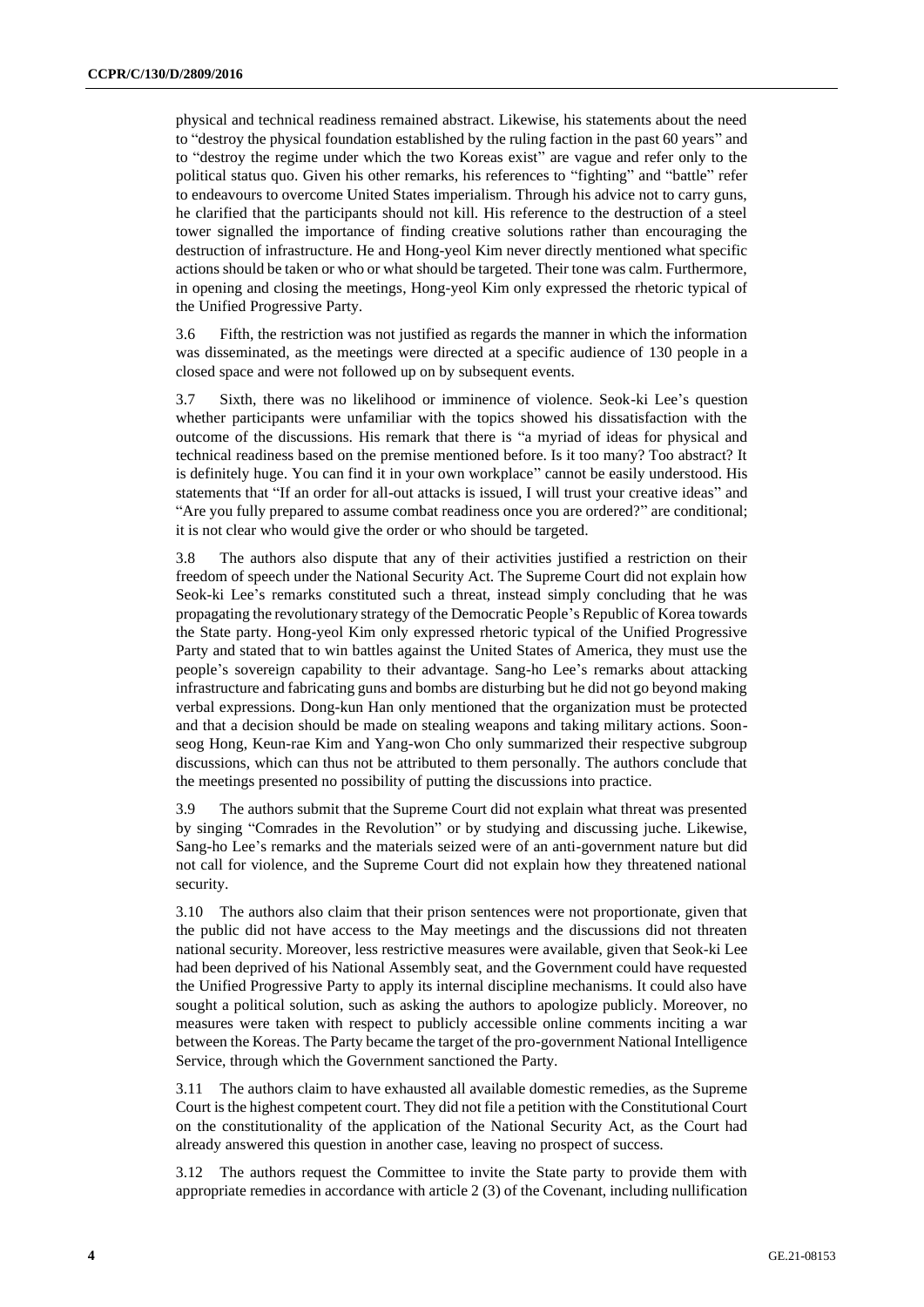of the Supreme Court decision, a retrial in keeping with the standards in the Covenant, the issuance of a pardon and monetary reparations.

#### **State party's observations on admissibility and the merits**

4.1 In a note verbale dated 11 April 2017, the State party submitted its observations on admissibility and the merits, claiming that the authors' expressions had threatened national security and that all measures taken against them were proportionate.

4.2 The State party submits that the May meetings took part in the context of the brink of a war, given that three days prior to the first meeting, the Democratic People's Republic of Korea had threatened to turn "the five West Sea islands into a sea of fire", and that between 18 and 20 May 2013 it launched five rockets.

4.3 The State party recalls the remarks made by Seok-ki Lee and Hong-yeol Kim at the May meetings, which included saying that they were now at war. The State party observes that Seok-ki Lee and Hong-yeol Kim, as speakers, were at the top of a hierarchical relationship whereby they directed the participants, who were aware of the tendency of the Unified Progressive Party's leadership to follow the violent strategy of the Democratic People's Republic of Korea. Following Seok-ki Lee's remarks, the participants, including the six other authors, discussed concrete measures for material and technical preparations through the manufacture of bombs and guns and the commission of violence, including the destruction of infrastructure at specific spots such as communications installations, oil pipelines and railways. The State party submits that this demonstrates that the remarks made by Seok-ki Lee and Hong-yeol Kim posed a real threat, in that they could generate and bolster resolve among the participants to commit acts of insurrection. The State party observes that the covert nature of the meetings shows that the participants knew that they were illegal. The courts ruled that the purpose had been to induce the participants, in case a war broke out, to destroy infrastructure and to engage in propaganda and information wars. These acts would disrupt railway transport and communications networks as well as fuel supplies and thus affect the State party's ability to counter a war. Given the authors' experience, criminal records and roles in the meetings, and the attitude and responses of the participants and the political context, the courts ruled that the authors' statements may have a practical influence on the participants' behaviour.

4.4 Regarding the violation of the National Security Act, the State party argues that the authors' expressions threatened national security and that it was thus necessary to restrict them. It submits that by way of their remarks at the May meetings and their singing of "Comrades in the Revolution", they glorified the ideology, leadership, nuclear tests and military of the Democratic People's Republic of Korea, and its plan to attack the State party, and thus praised, propagandized for and acted in concert with an anti-State organization. Given the situation in the Democratic People's Republic of Korea and the meanings of the authors' expressions, these threatened the existence and security of the State or the fundamental democratic order. Additionally, by glorifying the leadership and ideology of the Democratic People's Republic of Korea, Seok-ki Lee indoctrinated the other authors at the May meetings, who blindly accepted this. Furthermore, the materials held by the authors identified the State party as a colony of the United States, encouraged violent struggles against it and incited people to follow juche. These actions, as well as Seok-ki Lee's call to immediately put into practice everything that had been prepared, threatened national security. The courts accordingly found a violation of the National Security Act.

4.5 The State party adds that it is permanently subject to the military provocations of the Democratic People's Republic of Korea and that certain expressions constitute a threat of inflicting harm on its existence and security and the fundamental democratic order. Amid aggravated military provocations, the authors emphasized that it was wartime. The State party submits that, therefore, article 7 of the National Security Act should be maintained.

4.6 The State party also submits that the measures taken by the authorities were proportionate, as the authors' acts were criminally punishable and thus no other measures were available. The present individual communications procedure cannot replicate the authors' domestic criminal trial, which was conducted in accordance with due process and impartiality standards. The length of the prison sentences shows that the principle of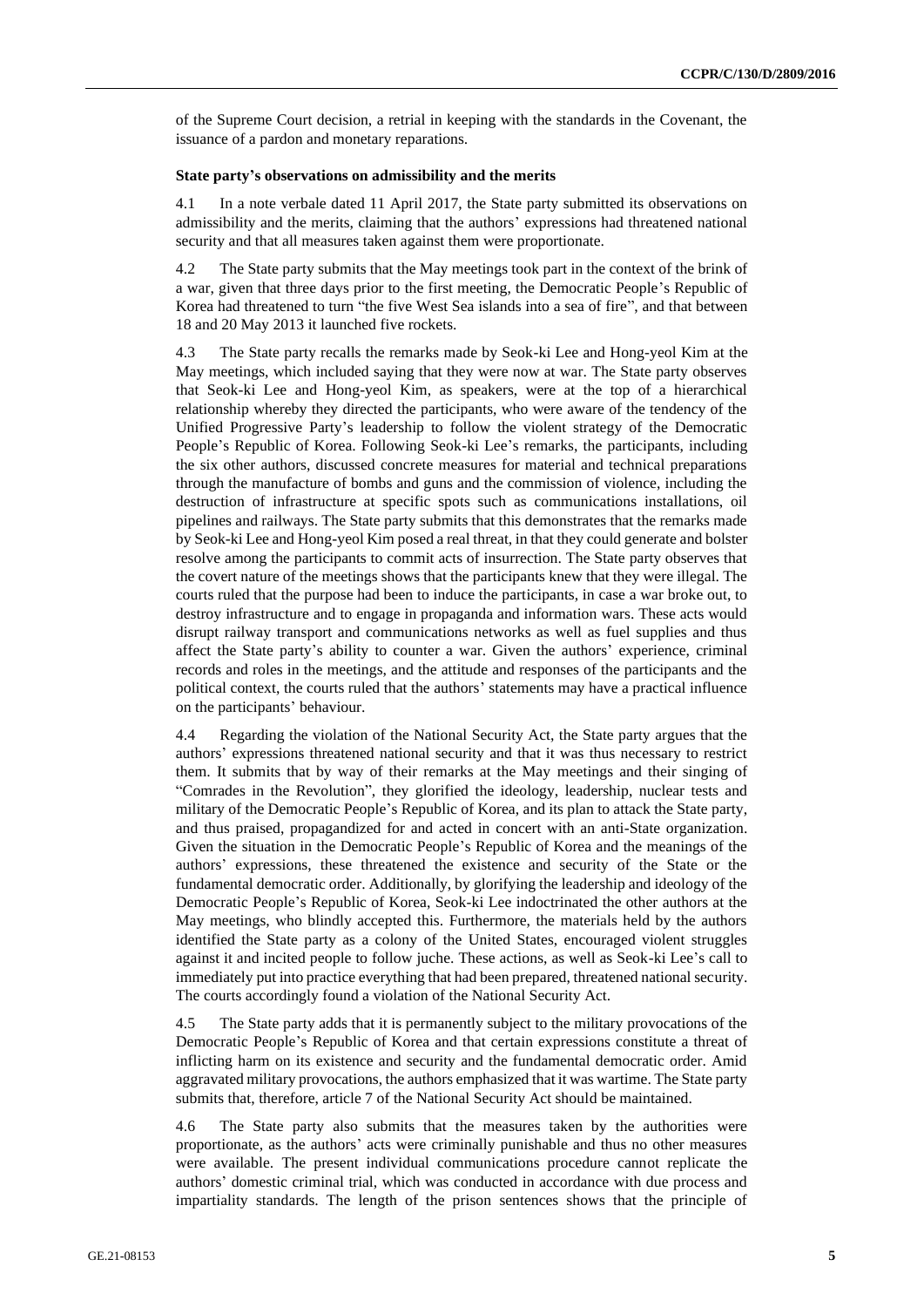proportionality was respected in light of the authors' criminal records and behavioural patterns and the extent of the illegality.

#### **Authors' comments on the State party's observations on admissibility and the merits**

5.1 On 20 June 2017, the authors submitted their comments on the State party's observations. They dispute that the Koreas were on the brink of a war at the time of the May lectures, as the Democratic People's Republic of Korea had revoked its "top combat-ready posture" and had retreated its missiles from the border. Moreover, two university professors had interpreted the hostile words by the Democratic People's Republic of Korea as not showing an intention to attack. The reactions of the Government and the media did not reflect such an understanding either.

5.2 The authors further submit that during the criminal proceedings, the trial court ruled that the unintelligible parts of the audio recordings of the May meeting should be filled based on each party's claims, but that the Government deliberately misinterpreted certain parts. Moreover, the State party attributes certain phrases to Seok-ki Lee, $3$  who never uttered those phrases in the order presented. The participants' awareness at the May meetings that the Unified Progressive Party's leadership followed the violent strategy of the Democratic People's Republic of Korea does not mean that they agreed with it. Their applause for Seokki Lee and their affirmative answers to his questions do not show that they were in a hierarchical order. The State party has not proven the authors' mindset concerning the content of the discussions; but even if they accepted Seok-ki Lee's remarks, this would still not show a national security threat. Furthermore, no one subsequently engaged in any corresponding action. The discussions on military preparations were not concrete and would remain meaningless if a war did not break out. Even though the State party attributes the expressions of one or two individuals to all participants, the authors only summarized the subgroup discussions, whose content therefore cannot be attributed to them. The atmosphere, with repeated laughs and the meetings being organized as a lecture programme with 130 participants, is not characteristic of an intent to plan a violent insurrection. The covert nature of the meetings was due to the State party's crackdown on those with left-wing views. The authors reiterate that no threat to national security resulted from the May meetings.

5.3 As for violation of the National Security Act, the authors refer to the Committee's jurisprudence, where it found that the State party's invocation of security threats posed by the Democratic People's Republic of Korea was insufficient to specify the precise nature of threats allegedly posed by certain expressions.<sup>4</sup> They state that the restrictions in the present case were likewise not necessary. As regards "Comrades in the Revolution", they submit that its writer has stated that the song recalls endeavours against the Japanese colonial regime and criticizes American imperialism. The authors submit that even if the State party's interpretation of the song is correct, then it still does not result that the singing threatened national security. Likewise, they dispute that the content of the May meetings showed their sympathy with the Democratic People's Republic of Korea and that the materials in their possession encouraged struggling against the Government, submitting that even if the State party's interpretation is correct, mere verbal expressions and the possession of materials do not amount to a threat to national security.

<sup>&</sup>lt;sup>3</sup> "We can win the war if only we engage in a new type of war that goes on nationwide in multiple places simultaneously, which can be very powerful even though the substance is not obvious. The matter is eventually bound to be settled by military means. We should come up with specific measures and immediately put them in practice, all that has been prepared, as soon as the order reaches us."

<sup>4</sup> *Park v. Republic of Korea* (CCPR/C/64/D/628/1995), para. 10.3; and *Lee v. Republic of Korea* (CCPR/C/84/D/1119/2002), para. 7.3.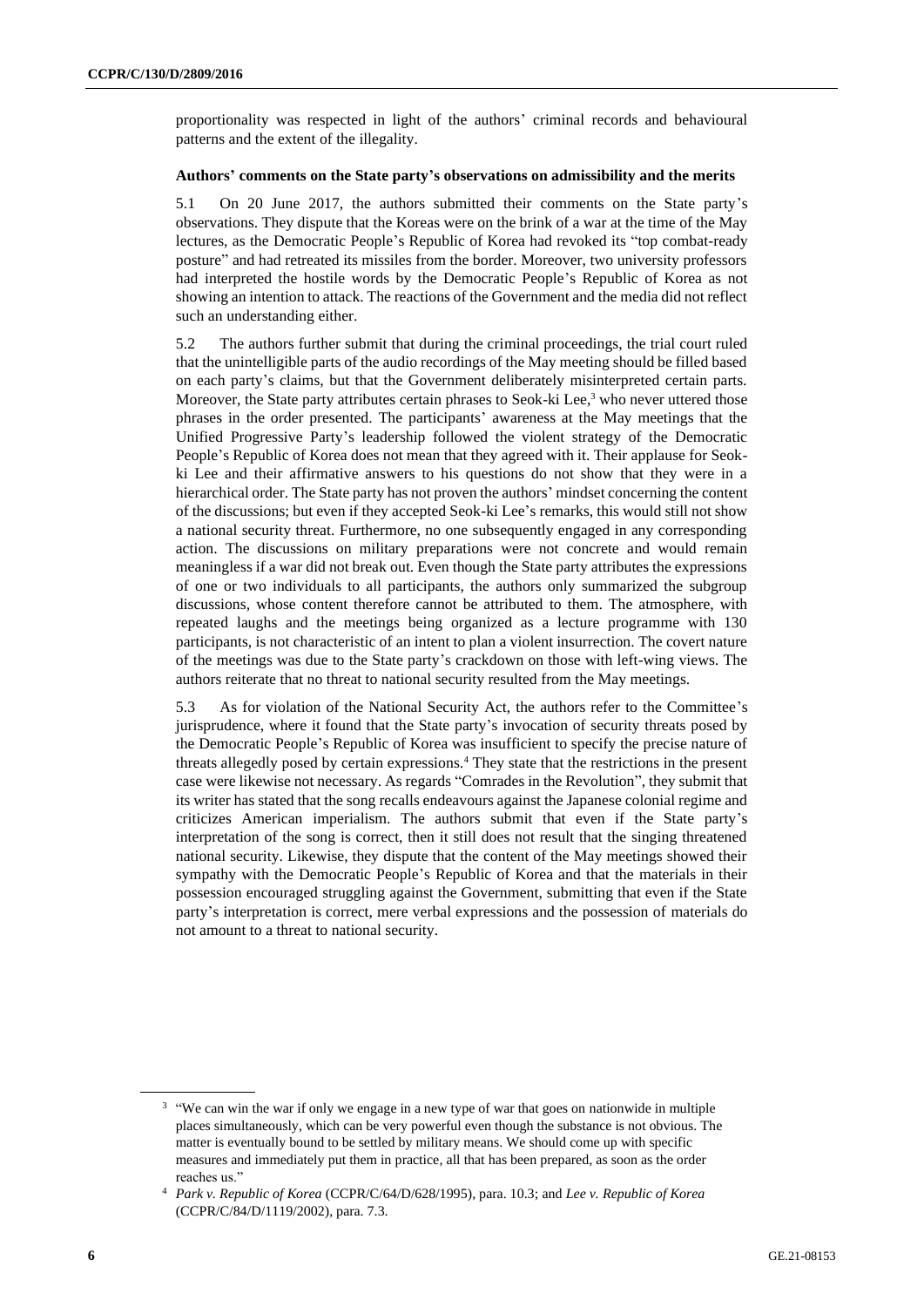#### **Issues and proceedings before the Committee**

#### *Consideration of admissibility*

6.1 Before considering any claim contained in a communication, the Committee must decide, in accordance with rule 97 of its rules of procedure, whether it is admissible under the Optional Protocol.

6.2 The Committee notes, as required by article 5 (2) (a) of the Optional Protocol, that the same matter is not being examined under any other international procedure of investigation or settlement.

6.3 The Committee notes that the State party has not contested the authors' contention that they have exhausted all available domestic remedies. Accordingly, the Committee considers that it is not precluded by article 5 (2) (b) of the Optional Protocol from examining the communication.

6.4 The Committee considers that the authors have sufficiently substantiated their claims for the purposes of admissibility. Accordingly, it declares the communication admissible and proceeds with its consideration of the merits.

#### *Consideration of the merits*

7.1 The Committee has examined the communication in the light of all the information submitted to it by the parties. It notes that the issue before it is whether the restriction on the freedom of expression of the authors in the form of criminal punishment was necessary for the protection of national security for the purposes of article 19 (3) (b) of the Covenant.

7.2 The Committee recalls that restrictions on the right to freedom of expression must not be overbroad.<sup>5</sup> Restrictions must conform to the principle of proportionality, they must be appropriate to achieve their protective function, they must be the least intrusive instrument among those that might achieve their protective function and they must be proportionate to the interest to be protected.<sup>6</sup> The principle of proportionality must also take account of the form of expression at issue as well as the means of its dissemination.<sup>7</sup>

7.3 The Committee also recalls that extreme care must be taken by States parties to ensure that provisions relating to national security are crafted and applied in a manner that conforms to the strict requirements of paragraph 3 of article 19 of the Covenant.<sup>8</sup> When a State party invokes a legitimate ground for restricting freedom of expression, it must demonstrate in specific and individualized fashion the precise nature of the threat, and the necessity and proportionality of the specific action taken, in particular by establishing a direct and immediate connection between the expression and the threat.<sup>9</sup>

7.4 The Committee notes that, in the present case, the courts of the State party convicted the authors under article 7 of the National Security Act on the ground that their conduct threatened national security and additionally convicted Seok-ki Lee and Hong-yeol Kim for incitement to insurrection, based on a variety of facts (see paras. 2.1–2.3 above). The Committee notes the State party's submission that the authors' convictions were based, inter alia, on the facts that they held materials and made utterances that advocated violent struggle and glorified the ideology, leadership, nuclear tests and military of the Democratic People's Republic of Korea, and its plan to attack the State party, including at defining moments of assemblies with the intention of instilling the spirit of revolution into the attendees' hearts. The Committee further notes the State party's argument that it is permanently subject to military provocations by the Democratic People's Republic of Korea and that certain expressions constitute a threat of inflicting harm on its existence and security and the fundamental democratic order.

<sup>5</sup> General comment No. 34 (2011), para. 34.

<sup>6</sup> Ibid.; and general comment No. 27 (1999), para. 14.

General comment No. 34 (2011), para. 34.

<sup>8</sup> Ibid., para. 30.

<sup>9</sup> Ibid., para. 35.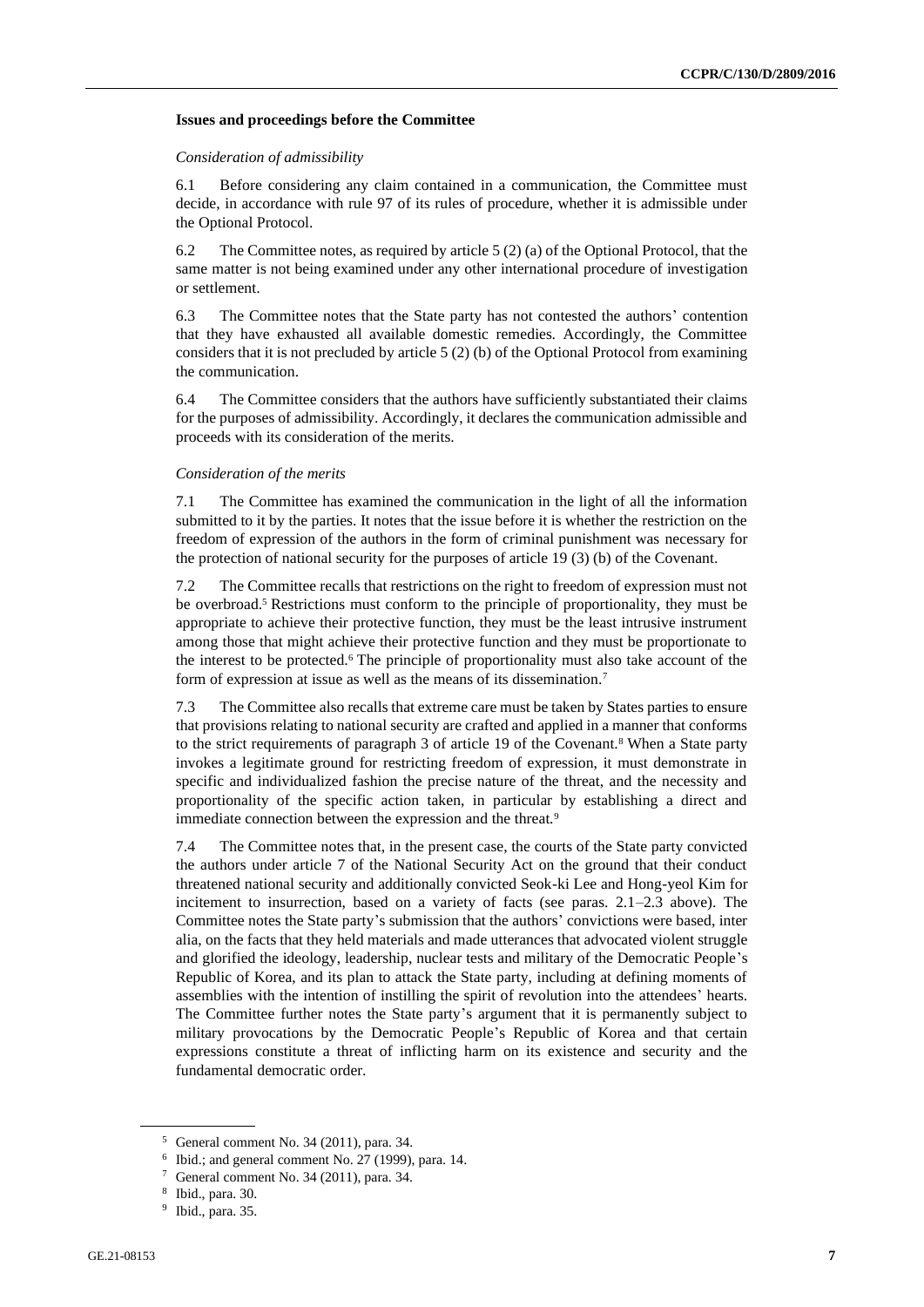7.5 In this regard, the Committee notes in particular that the courts of the State party also referred to the transcripts of the May meetings. The Committee notes that the authors claim that the authorities deliberately misinterpreted unintelligible parts of the audio recording, but that they do not point to specific examples. According to the summary of the transcript, Seokki Lee stated in his introductory remarks that the meeting was intended to face the tumultuous situation on the Korean Peninsula and that they, as revolutionaries, must proactively end the invasion attempts and military system of United States imperialists. He stated that the situation would be solved militarily and urged those present to make political, military, physical and technical preparations for a war. Hong-yeol Kim, as a moderator, then invited the participants to discuss in subgroups how to prepare politically and militarily in the current situation. The subgroups discussed various ways of attacking infrastructure, including the making of guns and bombs and sabotaging telecommunications and railway systems and oil storage facilities; this included reference to specific places. Following these discussions, Seok-ki Lee emphasized that the participants should be proactive with regard to physical and technical preparations. He referred to websites on home-made bombs, stating that "both a manual and a formula for a home-made pressure cooker bomb used in the Boston Marathon bombings are available on the Internet. If you take interest, you will start seeing things." He also referred to "simple methods" of destroying a steel tower. In addition to the aforementioned remarks by Seok-ki Lee and Hong-yeol Kim, all other authors participated in or reported on the discussions on making military preparations and similarly engaged in discussing the procuring of weapons and the destruction of infrastructure.

7.6 In this regard, the Committee notes the authors' contention that certain passages in the authors' remarks were vague, that Seok-ki Lee told participants not to carry a gun and that the authors cannot be held responsible for remarks made by others. The Committee finds that the claimed ambiguity of certain passages does not affect the clear bearing of the aforementioned discussions on national security. While not all comments on the destruction of infrastructure were made by the authors, Seok-ki Lee's subsequent remarks on the making of bombs and the destruction of steel towers can only be taken as endorsing such comments. Nor can such comments be seen separately from Hong-yeol Kim's invitation to discuss military preparations. Furthermore, given that Seok-ki Lee was a lawmaker in the National Assembly for the Unified Progressive Party and that Hong-yeol Kim chaired the Party's Gyeonggi Provincial Committee, it is difficult to conclude that they were not in a position of authority over the participants, all of whom were members of the same Provincial Committee.

7.7 The Committee notes that even though the authors argue that the remarks were conditional on the outbreak of a war, Seok-ki Lee acknowledged during the meetings that the conduct of the Democratic People's Republic of Korea had rendered the situation on the Korean Peninsula highly tumultuous. In this regard, the Committee notes the State party's observation that three days prior to the first meeting, the Democratic People's Republic of Korea had threatened to turn "the five West Sea islands into a sea of fire", and that between 18 and 20 May 2013 it launched five rockets. The modalities of the meetings and the size of the audience suggest that the dissemination of the discussions was intended to be limited to the 130 participants. Nevertheless, the combination of the authors' respective roles in the organization and development of the meetings and their remarks, including in particular their discussions of the necessity of making military preparations and of ways of procuring weapons and destroying infrastructure, together with the positions of authority held by Seokki Lee and Hong-yeol Kim and the overall context, support the Supreme Court's conclusion that these remarks were capable of substantially affecting the behaviour of the participants, and of justifying a restriction of freedom of expression to protect national security.

7.8 Noting the authors' argument that the State party could have requested the Unified Progressive Party to apply its internal discipline mechanisms, the Committee is not convinced that such measures would have had the same protective effect as a criminal prosecution and sanction relating to the specific and serious facts in this case, which affect national security and the fundamental democratic order of the State, as they involved incitement to insurrection, and the existence of materials and speeches advocating for violent struggle and attack on sensitive infrastructures such as for railway transport, communications and fuel supplies.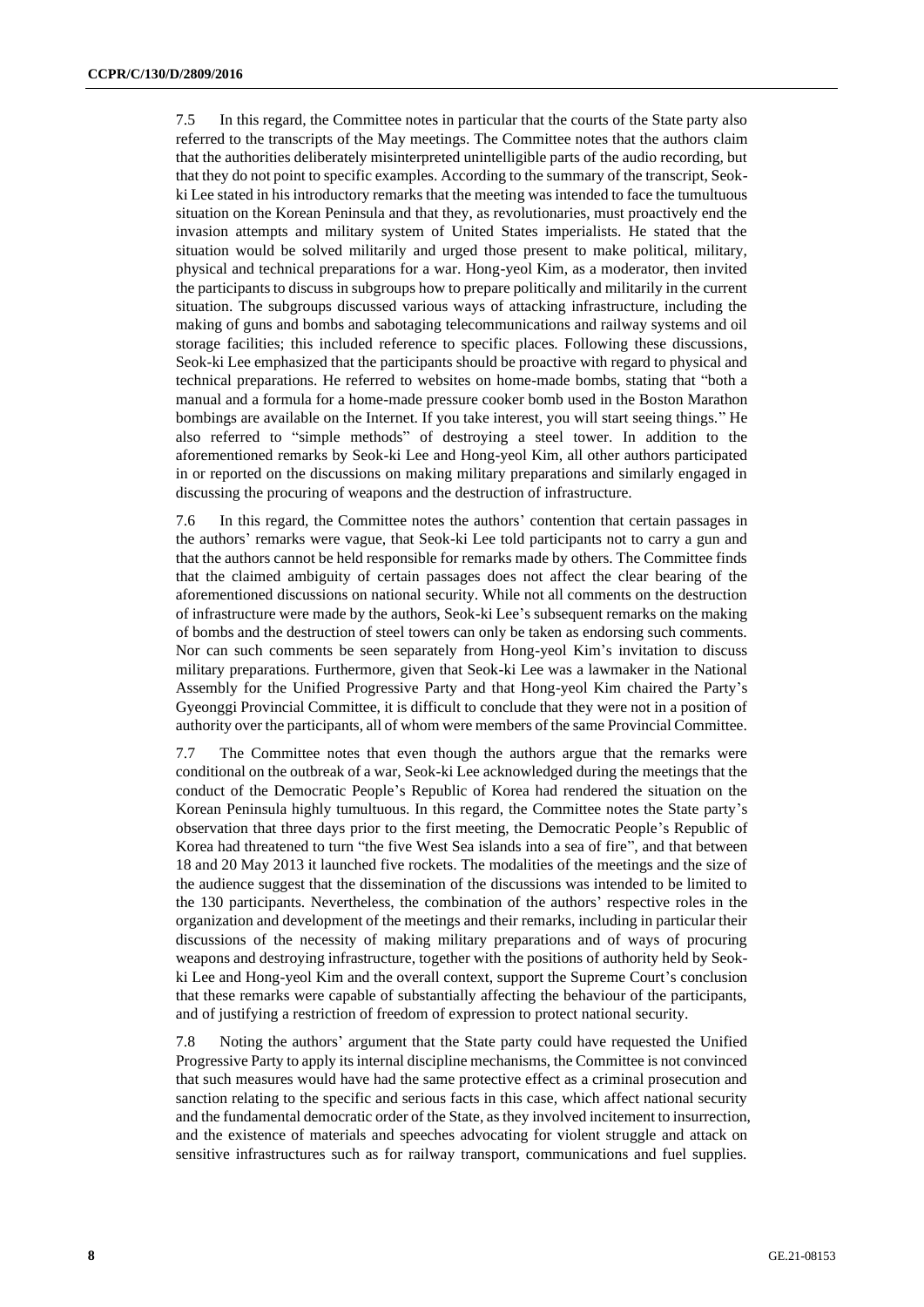Recalling its concern about prosecutions under article  $7$  of the National Security Act,<sup>10</sup> the Committee is nonetheless mindful of the specific circumstances of the case, including the particularly serious nature of the authors' utterances on different occasions, their leadership role, the specific context in which the State party found itself at the time of the various events and the State party's obligations under article 20 of the Covenant relating to suppression of propaganda for war. In light of the information before it, the Committee cannot conclude that the State party has not demonstrated sufficiently that the authors' convictions were necessary in the circumstances of the case, adequate to achieve their protective function and proportionate to the interest to be protected, and accordingly finds no breach of the authors' rights under article 19 (2) of the Covenant.

8. The Committee, acting under article 5 (4) of the Optional Protocol, is of the view that the facts before it do not disclose a violation of article 19 of the Covenant.

<sup>10</sup> CCPR/C/KOR/CO/4, para. 48.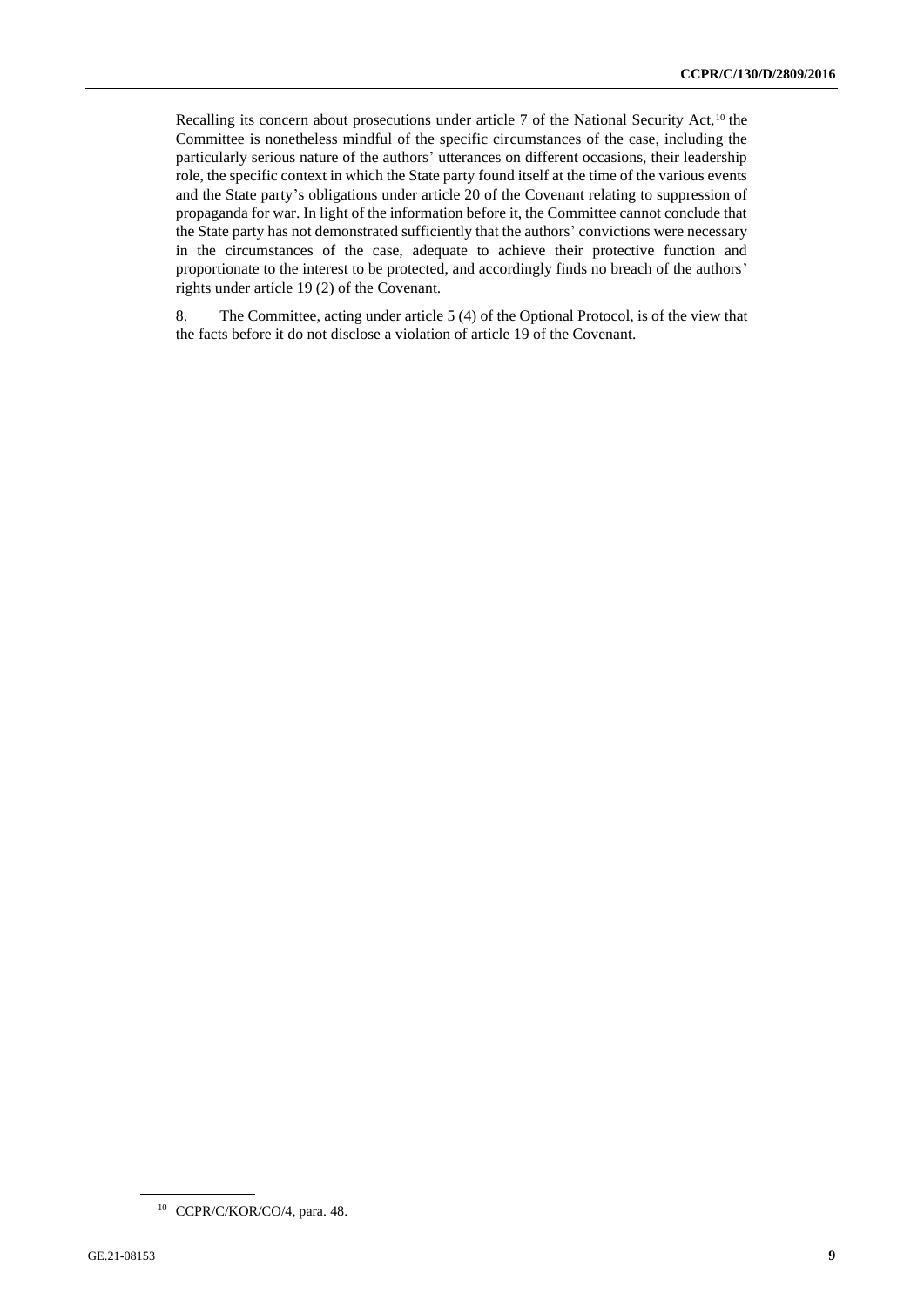## **Annex I**

# **Joint opinion of Committee members Furuya Shuichi, Andreas Zimmermann and Gentian Zyberi (partially dissenting)**

1. We are generally in agreement with the conclusion as expressed in the Views that as authors' convictions were necessary in the circumstances of the case and proportionate to the interest to be protected, they do not constitute a violation of the authors' rights under article 19 (2) of the Covenant. However, we are unable to concur with it in regard to the authors' convictions under article 7 of the National Security Act for having sung a song called "Comrades in the Revolution".

2. According to the facts submitted by the authors, they were tried and convicted not only for their conduct and utterances in two meetings held on 10 and 12 May 2013, but also for singing the song on 8 March 2012, 3 May 2012, 21 June 2012 and 10 August 2012. As is pointed out in paragraph 7.3 of the Views, when a State party invokes a legitimate ground for restriction of freedom of expression, it must demonstrate in specific and individualized fashion the precise nature of the threat, and the necessity and proportionality of the specific action taken, in particular by establishing a direct and immediate connection between the expression and the threat.<sup>1</sup> Nevertheless, the Views adopted by the Committee do not provide an individualized assessment of whether the State party has satisfied the necessity and proportionality tests concerning the specific events of singing the song in 2012.

3. While the tensions between the State party and the Democratic People's Republic of Korea have existed since the end of the Korean War, the seriousness of such tensions has been different depending on the time. We agree with the State party's submission that the May 2013 meetings took place in the context of the brink of war, in light of the fact that the Democratic People's Republic of Korea had threatened to turn "the five West Sea islands into a sea of fire" three days before the meeting of 10 May 2013 and then launched five rockets between 18 and 20 May 2013. In light of this particular context, we support the conclusion in the Views that the criminal punishment of the authors was necessary and proportionate to the interest to be protected. However, in our view, the tension between both States in 2012 was less serious than in May 2013, and the threat to the national security of the State party was less imminent. In this regard, the Committee should have examined the compatibility of the criminal prosecution and punishment of the authors with the Covenant in this specific context of 2012 separately from the May meetings in 2013.

4. In light of the overall situation existing in the State party in 2012, it seems that the prosecution and punishment of the authors for having sung the specific song was not necessary for maintaining the security of the State party nor proportionate to this purpose. In any event, as the State party did not provide the Committee with any particular information to justify its prosecution and punishment of the authors for having sung the song in  $2012$ ,<sup>2</sup> this leads us to the conclusion that the State party has failed to demonstrate sufficiently that the measures taken were within the scope of permissible restrictions under article 19 (3). For this reason, we have to conclude that the prosecution and punishment of the authors for these specific events that took place in 2012 constitutes a violation of article 19 (2).

<sup>&</sup>lt;sup>1</sup> Human Rights Committee, general comment No. 34 (2011), para. 35.

<sup>2</sup> See also *Sohn v. Republic of Korea* (CCPR/C/54/D/518/1992), para. 10.4; and *Shin v. Republic of Korea*, communication No. 926/2000, para. 7.3.